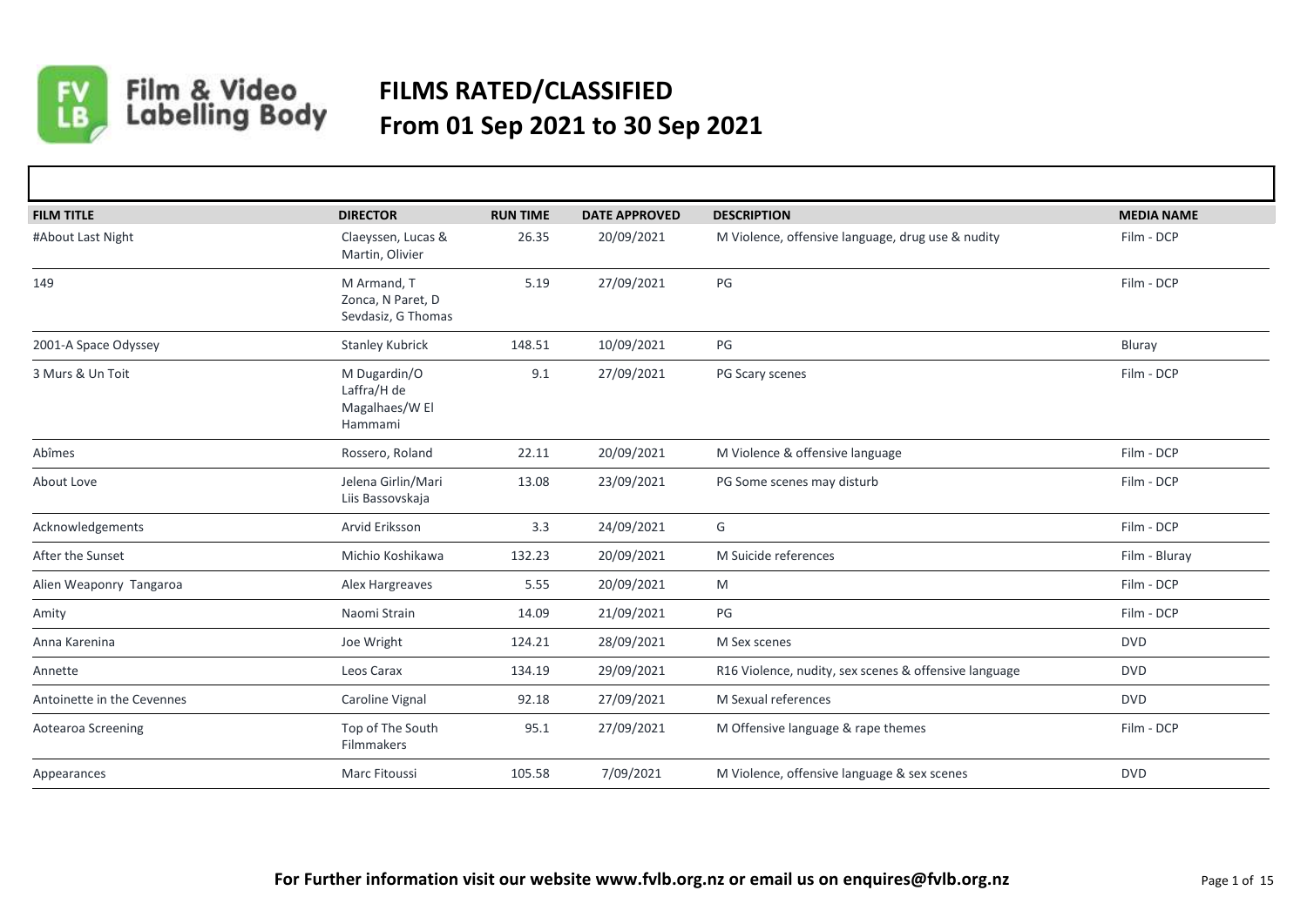| Arboretis                                 | M Monneraye, M<br>Yermia, C<br>Bescond, Q<br>Hafizou, A Poirine | 4.51        | 27/09/2021 | PG Violence                                                            | Film - DCP       |
|-------------------------------------------|-----------------------------------------------------------------|-------------|------------|------------------------------------------------------------------------|------------------|
| Architects: Live at The Royal Albert Hall | Tom Welsh, Taylor<br>Fawcett                                    | 72.3        | 8/09/2021  | M Offensive language                                                   | Film - Online    |
| <b>ARK: Survival Evolved</b>              | Studio Wildcard                                                 | $\mathbf 0$ | 9/09/2021  | R13 Violence                                                           | Computer Game    |
| <b>ARK: Survival Evolved</b>              | Studio Wildcard                                                 | $\mathbf 0$ | 29/09/2021 | R13 Violence                                                           | Computer Game    |
| Assassins Creed Valhalla                  | Ubisoft                                                         | $\mathbf 0$ | 15/09/2021 | R <sub>16</sub> Violence                                               | Computer Game    |
| Average Happiness                         | Maja Gehrig                                                     | 7.02        | 23/09/2021 | G                                                                      | Film - DCP       |
| Babi Yar. Context                         | Sergei Loznitsa                                                 | 120.49      | 14/09/2021 | R13 Violence, cruelty & content that may disturb                       | Film - DCP       |
| Banana Splits Movie, The                  | Danishka Esterhazy                                              | 89.35       | 6/09/2021  | R16 Graphic violence, offensive language & content that may<br>disturb | Bluray           |
| Banana Splits Movie, The                  | Danishka Esterhazy                                              | 85.53       | 10/09/2021 | R16 Graphic violence, offensive language & content that may<br>disturb | <b>DVD</b>       |
| Batman Beyond The Complete Series         | Various                                                         | 1166.38     | 28/09/2021 | M Violence & drug references                                           | Bluray           |
| <b>Be Quiet</b>                           | <b>Gary Davies</b>                                              | 4.1         | 24/09/2021 | PG Scary scenes                                                        | Film - DCP       |
| Belfast                                   | Kenneth Branagh                                                 | 2.01        | 9/09/2021  | M                                                                      | Trailer          |
| Bergman Island                            | Mia Hansen-Love                                                 | 113         | 14/09/2021 | M Sex scenes, offensive language & nudity                              | Film - DCP       |
| Bergman Island                            | Mia Hansen-Love                                                 | 113         | 28/09/2021 | M Sex scenes, offensive language & nudity                              | Film - DCP       |
| Bernard Down in the Disco at Midnight     | Tim Hawthorne                                                   | 3.11        | 21/09/2021 | PG                                                                     | Film - DCP       |
| <b>Best Sellers</b>                       | Lina Roessler                                                   | 101.58      | 3/09/2021  | M Offensive language                                                   | Film - DCP       |
| Better Angels, The                        | Michael Cusack                                                  | 12.55       | 23/09/2021 | PG Violence & some scenes may disturb                                  | Film - DCP       |
| Blade                                     | Stephen Norrington                                              | 240.31      | 6/09/2021  | R18 Graphic violence                                                   | Bluray 4K/Bluray |
| <b>Blood and Gold</b>                     | Yamin Tun                                                       | 14.15       | 16/09/2021 | R16 Violence & sexual violence                                         | Film - DCP       |
| <b>Blood Barn</b>                         | Doug Brooks, Neil<br>Benson                                     | 4.31        | 20/09/2021 | M Violence & horror                                                    | Film - DCP       |
| <b>Blue Bayou</b>                         | Justin Chon                                                     | 117         | 14/09/2021 | M Violence & offensive language                                        | Film - DCP       |
| Body, The                                 | Babois, Jean-Yan                                                | 6.37        | 20/09/2021 | M Offensive language                                                   | Film - DCP       |
| Boonie Bears The Wild LIfe                | <b>Liang Ding</b>                                               | 93.3        | 7/09/2021  | PG Violence                                                            | <b>DVD</b>       |
| Born A Champion                           | Alex Ranarivelo                                                 | 106.29      | 20/09/2021 | R13 Violence, offensive language & sexual references                   | (DVD)            |
| Boss Baby, The: Family Business           | Tom McGrath                                                     | 107         | 7/09/2021  | PG Coarse language                                                     | Film - DCP       |

For Further information visit our website www.fvlb.org.nz or email us on enquires@fvlb.org.nz<br>Page 2 of 15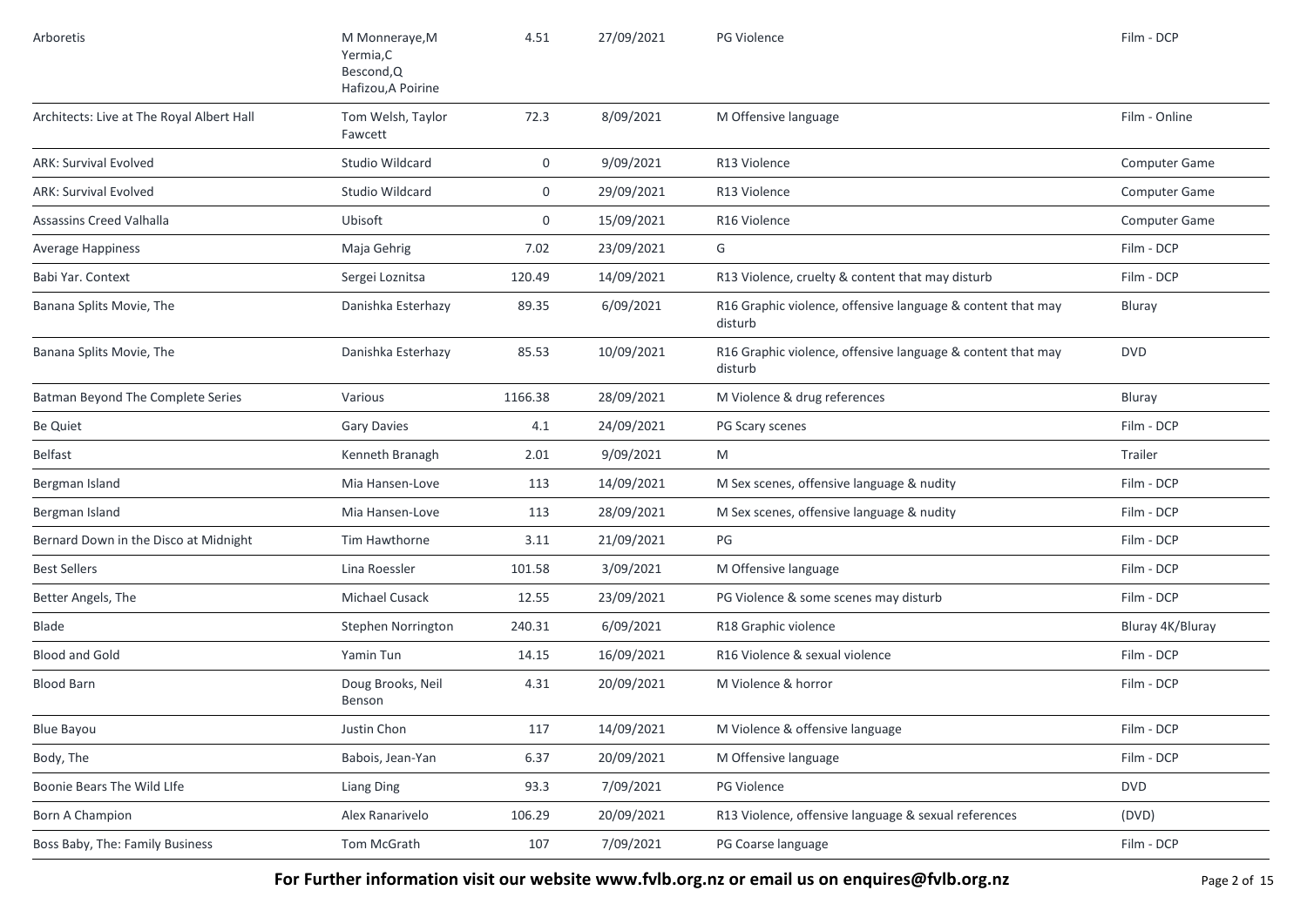| <b>Bottom Dollar</b>                    | Phil McArdle                                         | 13.02  | 21/09/2021 | PG Coarse language                                                      | Film - DCP       |
|-----------------------------------------|------------------------------------------------------|--------|------------|-------------------------------------------------------------------------|------------------|
| <b>Bubble</b>                           | Gwendolyn Lin                                        | 12.12  | 24/09/2021 | PG                                                                      | Film - DCP       |
| Burning At Both Ends                    | Matthew Hill and<br>Landon Johnson                   | 110.59 | 21/09/2021 | M Violence                                                              | Film - Online    |
| Cafe Funiculi Funicula                  | Ayuko Shinohara                                      | 116.58 | 24/09/2021 | PG Adult themes                                                         | Film - DCP       |
| Calamity                                | Rémi Chayé                                           | 82.12  | 23/09/2021 | <b>PG Violence</b>                                                      | Film - DCP       |
| Casino Royale                           | Martin Campbell                                      | 144.33 | 10/09/2021 | M Violence                                                              | Bluray 4K        |
| Chal Mera Putt 3                        | Janjot Singh                                         | 0.55   | 14/09/2021 | G                                                                       | Trailer          |
| Chehre                                  | Rumy Jafry                                           | 136    | 2/09/2021  | M Violence, domestic violence, sex scenes & content that may<br>disturb | Film - DCP       |
| Chiara, A                               | Jonas Carpignano                                     | 121.47 | 7/09/2021  | M Drug use & offensive language                                         | Film - DCP       |
| Circus, The                             | Charlie Chaplin                                      | 72     | 14/09/2021 | G                                                                       | Film - DCP       |
| <b>Closing Time</b>                     | Tim Hawthorne                                        | 14.49  | 20/09/2021 | M Suicide references                                                    | Film - DVD       |
| Coin Coin Final                         | Caravano, Cassisa,<br>Chehadi, Lafond,<br>Escaravage | 4.31   | 27/09/2021 | <b>PG Violence</b>                                                      | Film - DCP       |
| Comeback Trail, The                     | George Gallo                                         | 103    | 10/09/2021 | M Violence & offensive language                                         | Film - Online    |
| Conjuring, The: 3 Film Collection       | James Wan,<br><b>Michael Chaves</b>                  | 357.42 | 21/09/2021 | R16 Violence, horror, cruelty & content that may disturb                | Bluray           |
| Conjuring, The: 3 Film Collection       | James Wan,<br><b>Michael Chaves</b>                  | 343.05 | 21/09/2021 | R16 Violence, horror, cruelty & content that may disturb                | <b>DVD</b>       |
| Conjuring, The: The Devil Made Me Do It | Michael Chaves                                       | 111.53 | 21/09/2021 | R16 Violence, horror & cruelty                                          | Bluray           |
| Conjuring, The: The Devil Made Me Do It | <b>Michael Chaves</b>                                | 107.18 | 21/09/2021 | R16 Violence, horror & cruelty                                          | <b>DVD</b>       |
| Conjuring, The: The Devil Made Me Do It | Michael Chaves                                       | 223.46 | 21/09/2021 | R16 Violence, horror & cruelty                                          | Bluray 4K/Bluray |
| Conjuring, The: The Devil Made Me Do It | Michael Chaves                                       | 223.46 | 21/09/2021 | R16 Violence, horror & cruelty                                          | Bluray 4K/Bluray |
| Criminal Minds: Season 12               | Glenn Kershaw/Joe<br>Mantegna/Oz Scott<br>et al      | 891    | 24/09/2021 | R16 Violence, drug use, sexual material & content that may disturb      | <b>DVD</b>       |
| Crysis                                  | Not Stated                                           | 0      | 6/09/2021  | R16 Violence & offensive language                                       | Computer Game    |
| Crysis                                  | Not Stated                                           | 0      | 29/09/2021 | R16 Violence & offensive language                                       | Computer Game    |
| Crysis 2                                | Frank Kitson                                         | 0      | 29/09/2021 | R16 Violence & offensive language                                       | Computer Game    |
| Crysis 3                                | Not Stated                                           | 0      | 29/09/2021 | R16 Violence & offensive language                                       | Computer Game    |

**For Further information visit our website www.fvlb.org.nz or email us on enquires@fvlb.org.nz** Page 3 of 15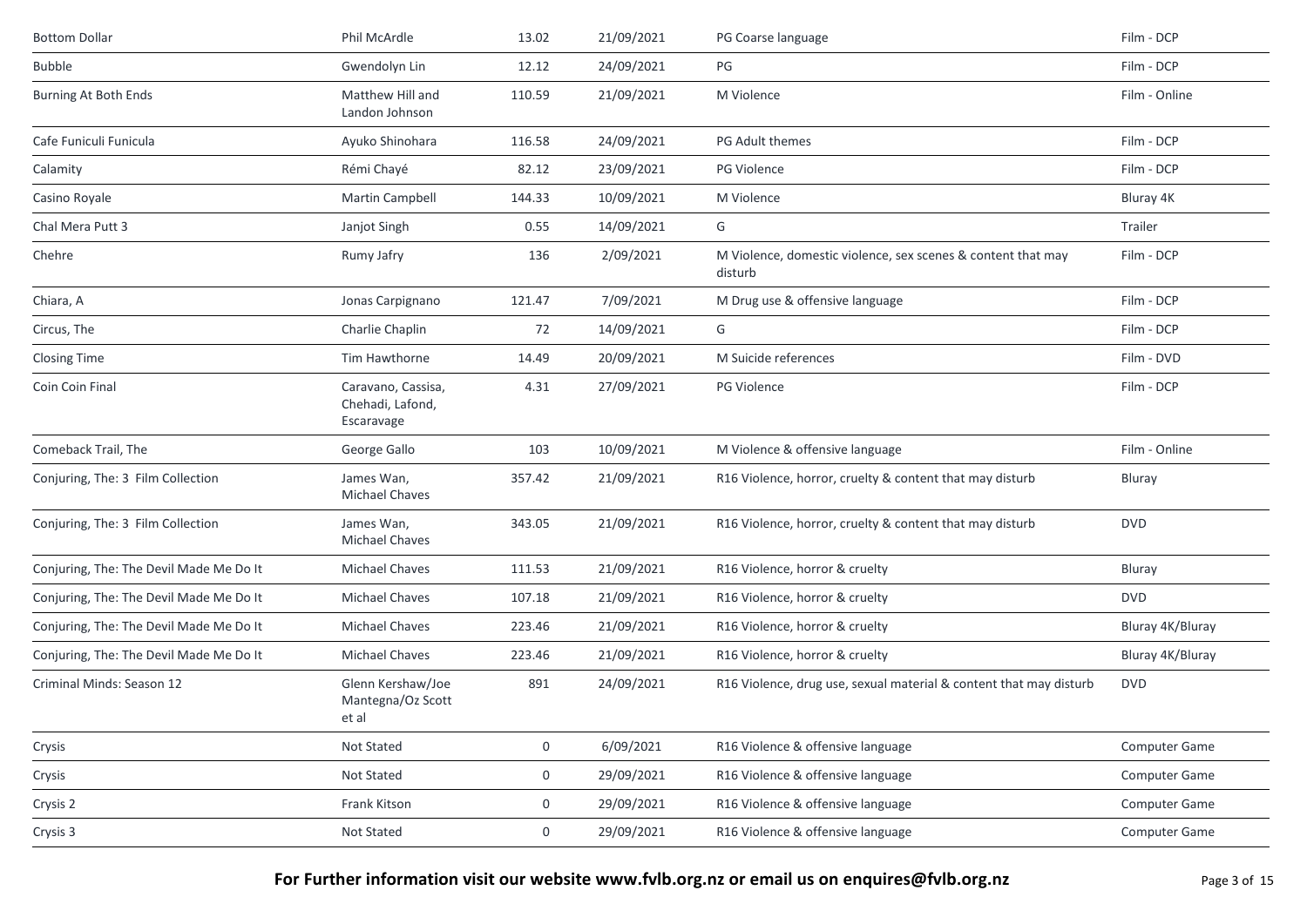| <b>Crysis Remastered Trilogy</b>    | Saber Interactive              | $\boldsymbol{0}$ | 6/09/2021  | R16 Violence & offensive language                              | Computer Game        |
|-------------------------------------|--------------------------------|------------------|------------|----------------------------------------------------------------|----------------------|
| Cuckoo: The Complete Series 1 - 5   | Ben Taylor et al               | 854.5            | 29/09/2021 | M Sex scenes, offensive language & drug use                    | <b>DVD</b>           |
| Cure, The                           | Naomi Strain                   | 3.37             | 21/09/2021 | PG                                                             | Film - DCP           |
| Cyberpunk 2077                      | CD Projekt Red                 | 99               | 15/09/2021 | R18 Violence, offensive language & sex scenes                  | <b>Computer Game</b> |
| Cyriaque                            | Pedulla, Anthony               | 10.25            | 20/09/2021 | PG                                                             | Film - DCP           |
| Dark Knight, The                    | Christopher Nolan              | 304.25           | 6/09/2021  | M Violence                                                     | Bluray 4K/Bluray     |
| Darksiders 3                        | <b>Gunfire Games</b>           | $\boldsymbol{0}$ | 29/09/2021 | R13 Violence & horror scenes                                   | Computer Game        |
| De Gaulle                           | Gabriel Le Bomin               | 104.34           | 27/09/2021 | M Nudity & content that may disturb                            | <b>DVD</b>           |
| Dead Line                           | Suzie Morrell                  | 8.2              | 21/09/2021 | M                                                              | Film - DCP           |
| Demonic                             | Neill Blomkamp                 | 104.31           | 17/09/2021 | R13 Violence, horror scenes & offensive language               | Film - Online        |
| Denel Let it happen                 | Alex Hargreaves                | 3.06             | 20/09/2021 | G                                                              | Film - DCP           |
| Dernier Acte                        | Gantelet, Krencker<br>et al.   | 7.29             | 27/09/2021 | PG                                                             | Film - DCP           |
| <b>Derniere Station</b>             | Pierre Ferriere                | 8.49             | 14/09/2021 | M Content may disturb                                          | Film - DCP           |
| Devil Rides Out, The                | <b>Terence Fisher</b>          | 96.02            | 20/09/2021 | M Supernatural themes & violence                               | Bluray               |
| Devil Rides Out, The                | <b>Terence Fisher</b>          | 92.12            | 20/09/2021 | M Supernatural themes & violence                               | <b>DVD</b>           |
| Dinosaur Train: Adventure Island    | Craig Bartlett, Terry<br>Izumi | 81               | 16/09/2021 | G                                                              | Film - Online        |
| Dogtanian and the Three Muskehounds | Toni Garcia                    | 88               | 14/09/2021 | G                                                              | Film - DCP           |
| Dogtanian and the Three Muskehounds | Toni Garcia                    | 1.29             | 14/09/2021 | G                                                              | Trailer              |
| Dont Breathe 2                      | Rodo Sayagues                  | 98.09            | 7/09/2021  | R16 Graphic violence, offensive language & cruelty             | Film - Online        |
| Dont Tell a Soul                    | Alex McAuley                   | 87.49            | 7/09/2021  | R13 Violence, offensive language, drug use & sexual references | Film - Online        |
| Dracula Prince of Darkness          | <b>Terence Fisher</b>          | 86.28            | 20/09/2021 | M Violence & horror                                            | <b>DVD</b>           |
| Dracula Prince of Darkness          | <b>Terence Fisher</b>          | 90.23            | 20/09/2021 | M Violence & horror                                            | Bluray               |
| Drive My Car                        | Hamaguchi Ryusuke              | 178.56           | 3/09/2021  | M Nudity & sex scenes                                          | Film - DCP           |
| Drugstore Cowboy                    | Gus van Sant                   | 101.27           | 29/09/2021 | R16 Violence, offensive language & drug use                    | Bluray               |
| Eiffel                              | Martin Bourboulon              | 108              | 16/09/2021 | M Nudity & sex scenes                                          | Film - Online        |
| El Planeta                          | Amalia Ulman                   | 82               | 14/09/2021 | M Offensive language & sexual references                       | Film - DCP           |
| Ema                                 | Pablo Larraín                  | 102.47           | 27/09/2021 | R16 Sex scenes, offensive language & nudity                    | <b>DVD</b>           |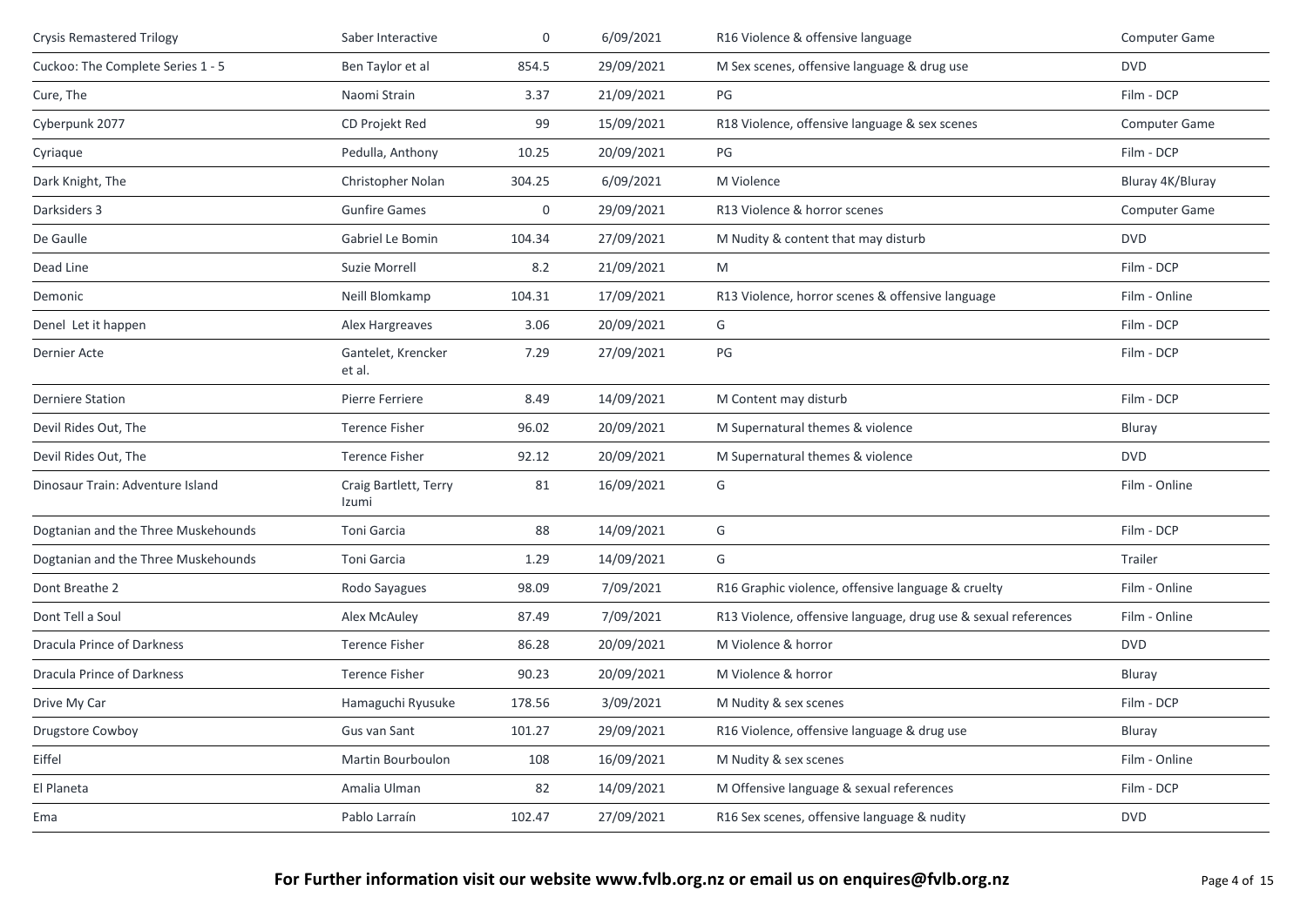| Ennui                                  | T Delhaize, A<br>Maerten-Lammin,<br>G Richaud, A Tron | 4.59   | 27/09/2021 | PG                                                                      | Film - DCP       |
|----------------------------------------|-------------------------------------------------------|--------|------------|-------------------------------------------------------------------------|------------------|
| Eric Clapton The Lady In The Balcony   | David Barnard                                         | 77.08  | 15/09/2021 | G                                                                       | (Digital DVD)    |
| Eric Clapton The Lady In The Balcony   | David Barnard                                         | 77.08  | 15/09/2021 | G                                                                       | (Digital DVD)    |
| Eric Clapton The Lady In The Balcony   | David Barnard                                         | 77.08  | 15/09/2021 | G                                                                       | (Digital Bluray) |
| Eric Clapton The Lady In The Balcony   | David Barnard                                         | 77.08  | 15/09/2021 | G                                                                       | (Digital Bluray) |
| Ernest et Célestine en hiver           | Julien Chheng, Jean-<br>Christophe Roger              | 47.25  | 13/09/2021 | G                                                                       | Film - DCP       |
| Escape From Mogadishu                  | Seung-wan Ryoo                                        | 1.51   | 23/09/2021 | M Violence                                                              | Trailer          |
| Escape From Mogadishu                  | Seung-wan Ryoo                                        | 121.02 | 27/09/2021 | R13 Violence & content that may disturb                                 | Film - DCP       |
| ExBox, The                             | <b>Beccy Myers</b>                                    | 5.16   | 21/09/2021 | G                                                                       | Film - DCP       |
| Eyes of Tammy Faye, The                | <b>Michael Showalter</b>                              | 126    | 21/09/2021 | M Drug use & sex scenes                                                 | Film - DCP       |
| Fargo                                  | Joel Coen                                             | 98.14  | 6/09/2021  | R18 Violence                                                            | Bluray           |
| Father, The                            | Florian Zeller                                        | 96.54  | 27/09/2021 | M Offensive language                                                    | <b>DVD</b>       |
| Final Destination: 5 - Film Collection | James Wong, David<br>R. Ellis, Steven<br>Quale        | 435.55 | 28/09/2021 | R16 Horror, graphic violence & offensive language                       | <b>DVD</b>       |
| Final Destination: 5 - Film Collection | James Wong, David<br>R. Ellis, Steven<br>Quale        | 454.38 | 28/09/2021 | R16 Horror, graphic violence & offensive language                       | Bluray           |
| Finger of Death, The                   | Miloudi, Levaux,<br>Mahieu, Gros, Pages               | 4.55   | 27/09/2021 | PG                                                                      | Film - DCP       |
| <b>First Cow</b>                       | Kelly Reichardt                                       | 116.49 | 29/09/2021 | PG Violence & coarse language                                           | <b>DVD</b>       |
| First Farewell, A                      | Wang Lina                                             | 87     | 23/09/2021 | <b>PG Nudity</b>                                                        | Film - Online    |
| Flee                                   | Jonas Poher<br>Rasmussen                              | 89     | 14/09/2021 | M Offensive language                                                    | Film - DCP       |
| Forever Purge, The                     | Everardo Gout                                         | 103.24 | 2/09/2021  | R16 Violence, cruelty, offensive language & content that may<br>disturb | Film - Online    |
| Free Guy                               | Shawn Levy                                            | 110    | 8/09/2021  | M Violence & offensive language                                         | <b>DVD</b>       |
| Free Guy                               | Shawn Levy                                            | 115    | 20/09/2021 | M Violence & offensive language                                         | Bluray           |
| Free Guy                               | Shawn Levy                                            | 230    | 20/09/2021 | M Violence & offensive language                                         | Bluray 4K/Bluray |
| Free Guy                               | Shawn Levy                                            | 230    | 20/09/2021 | M Violence & offensive language                                         | Bluray 4K/Bluray |

**For Further information visit our website www.fvlb.org.nz or email us on enquires@fvlb.org.nz** Page 5 of 15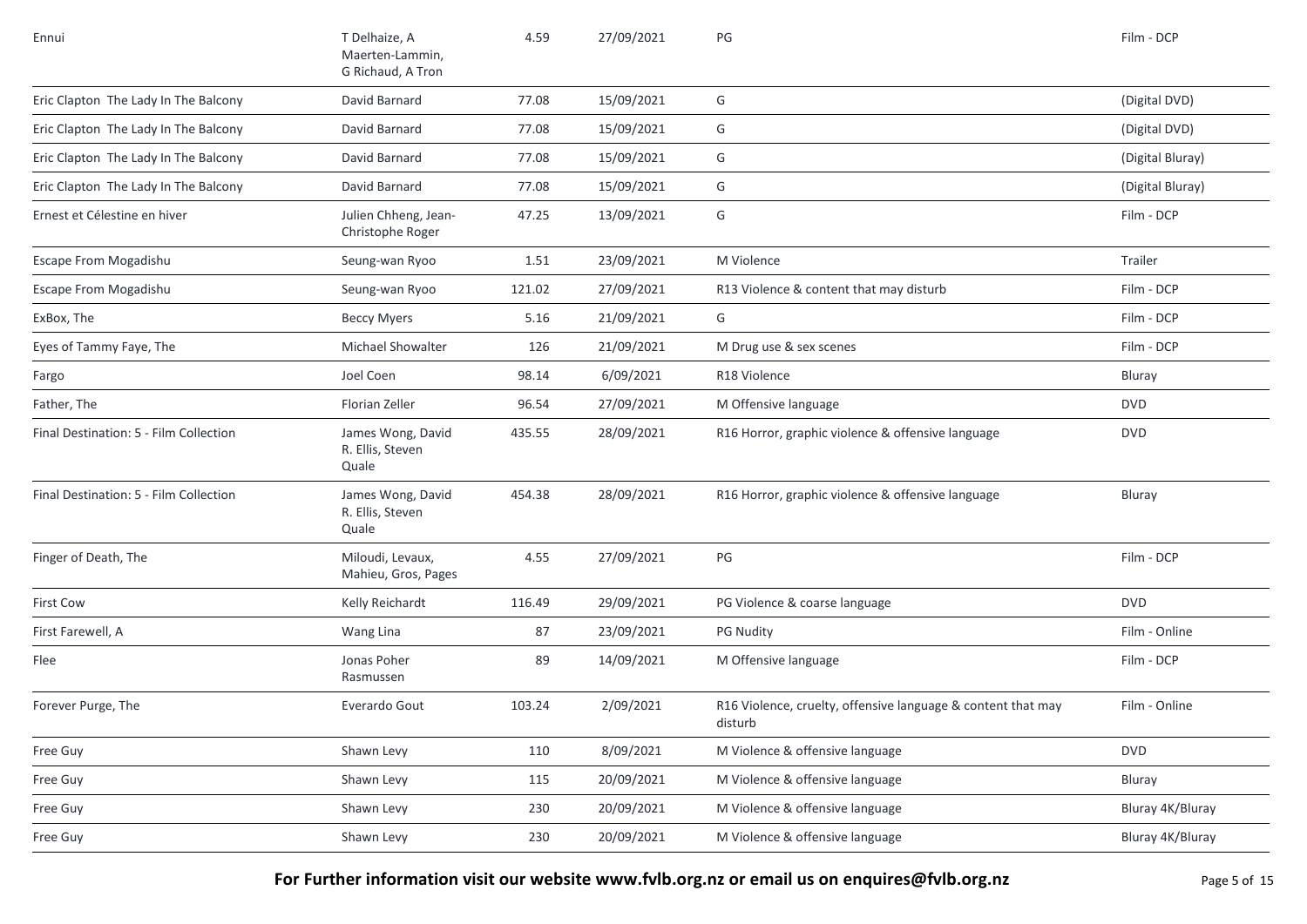| Freshman Year                              | Cooper Raiff                      | 101     | 10/09/2021 | M Sex scenes, offensive language & drug use                                                                   | Film - Online |
|--------------------------------------------|-----------------------------------|---------|------------|---------------------------------------------------------------------------------------------------------------|---------------|
| Friendly Tale, A                           | Daniel Cohen                      | 98.18   | 7/09/2021  | PG Coarse language & sexual references                                                                        | <b>DVD</b>    |
| Frimas                                     | <b>Marianne Farley</b>            | 19.43   | 22/09/2021 | R16 Offensive language & content that may disturb                                                             | Film - DCP    |
| From The Earth To The Moon                 | Tom Hanks, David<br>Frankel etc   | 665.32  | 28/09/2021 | M Offensive language                                                                                          | Bluray        |
| God Committee, The                         | <b>Austin Stark</b>               | 98      | 16/09/2021 | M Offensive language & content that may disturb                                                               | Film - Online |
| Gold Reel                                  | Top of the South<br>Filmmakers    | 106.31  | 20/09/2021 | M Violence, offensive language, horror & suicide references                                                   | Film - DCP    |
| Granity on the rocks lovers rock           | <b>Tracey McEwing</b>             | 14.59   | 24/09/2021 | M Offensive language                                                                                          | Film - DCP    |
| Great Escape, The 50th Anniversary Edition | John Sturges                      | 172.13  | 28/09/2021 | PG Violence                                                                                                   | Bluray        |
| Great Freedom                              | Sebastian Meise                   | 116.51  | 10/09/2021 | R18 Explicit sexual material, drug use & content that may disturb                                             | Film - DCP    |
| Gunpowder Milkshake                        | Navot Papushado                   | 109     | 20/09/2021 | R16 Graphic violence, offensive language & cruelty                                                            | <b>DVD</b>    |
| Gunpowder Milkshake                        | Navot Papushado                   | 114     | 20/09/2021 | R16 Graphic violence, offensive language & cruelty                                                            | Bluray        |
| Haka, The                                  | Isacc Lee                         | 14.3    | 24/09/2021 | PG                                                                                                            | Film - DCP    |
| Hammer                                     | <b>Christian Sparkes</b>          | 77.59   | 20/09/2021 | R16 Violence & offensive language                                                                             | (DVD)         |
| Hammer Horror: Four Gothic Horror Films    | Peter Sasdy et. al                | 499.17  | 8/09/2021  | R13 Violence & sex scenes                                                                                     | Bluray        |
| Hand of God, The                           | Paolo Sorrentino                  | 129.34  | 14/09/2021 | R16 Violence, domestic violence, sexual material & offensive<br>language                                      | Film - DCP    |
| <b>Hand Rolled Cigarette</b>               | Kin Long Chan                     | 100.47  | 20/09/2021 | R16 Violence, cruelty & content that may disturb                                                              | Film - DCP    |
| Handmaids Tale, The: Season 1              | Reed Morano, Mike<br>Barker et al | 525.14  | 10/09/2021 | R16 Violence, sexual violence, offensive language & content that<br>may disturb                               | Bluray        |
| Handmaids Tale, The: Season 2              | Mike Barker et al                 | 739.21  | 28/09/2021 | R16 Violence, sexual violence, offensive language, sex scenes &<br>content that may disturb                   | <b>Bluray</b> |
| Handmaids Tale, The: Season 3              | Mike Barker,<br>Amma Asante et al | 663.33  | 28/09/2021 | R16 Violence, sexual violence, cruelty, suicide, offensive language &<br>content that may disturb             | Bluray        |
| Handmaid's Tale, The: Seasons 1 - 3        | Various                           | 1829.35 | 10/09/2021 | R16 Violence, sexual violence, cruelty, suicide, sex scenes, offensive<br>language & content that may disturb | <b>DVD</b>    |
| Hatena Illusion: The Complete Series       | Shin Matsuo                       | 576.24  | 29/09/2021 | M Violence, sexualised imagery & sexual references                                                            | Bluray        |
| <b>Hearts And Bones</b>                    | <b>Ben Lawrence</b>               | 110     | 10/09/2021 | M Sex scenes & offensive language                                                                             | Film - Online |
| <b>Hearts And Bones</b>                    | Ben Lawrence                      | 105.44  | 29/09/2021 | M Sex scenes & offensive language                                                                             | <b>DVD</b>    |
| Her Silk Satin Suede                       | James Grimley                     | 4.53    | 24/09/2021 | PG                                                                                                            | Film - DCP    |
| Hero, A                                    | Asghar Farhadi                    | 127.36  | 28/09/2021 | M Suicide references                                                                                          | Film - DCP    |

For Further information visit our website www.fvlb.org.nz or email us on enquires@fvlb.org.nz<br>Page 6 of 15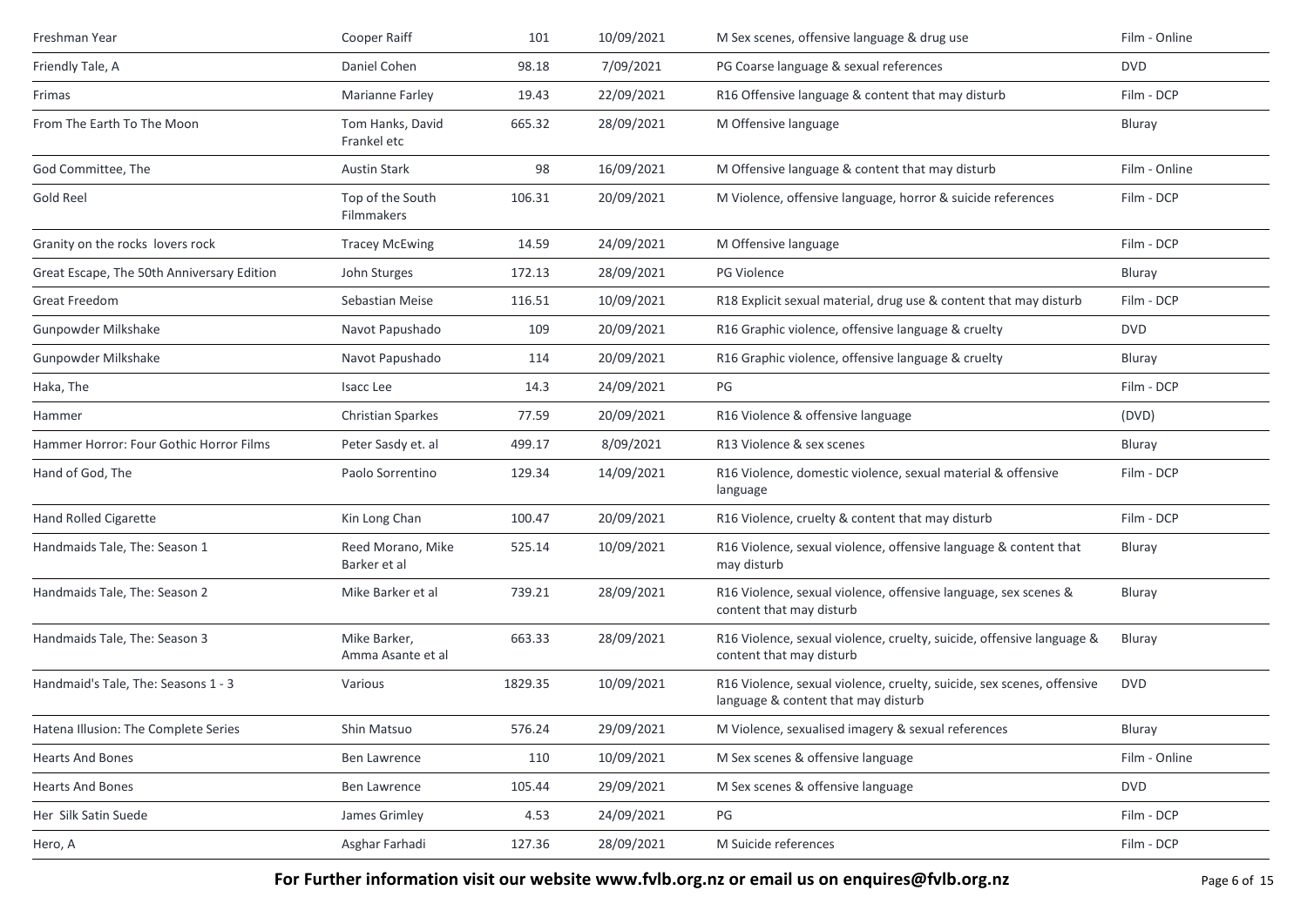| <b>Heroic Losers</b>                        | Sebastián<br>Borensztein                                 | 110.57 | 28/09/2021 | M Offensive language                                                     | <b>DVD</b>           |
|---------------------------------------------|----------------------------------------------------------|--------|------------|--------------------------------------------------------------------------|----------------------|
| Herself                                     | Phyllida Lloyd                                           | 93.32  | 29/09/2021 | M Domestic violence & offensive language                                 | <b>DVD</b>           |
| Honey Crop, The                             | Alice Tiedemann                                          | 5.29   | 21/09/2021 | G                                                                        | Film - DCP           |
| Honey I Shrunk the Kids                     | Joe Johnston                                             | 93     | 21/09/2021 | <b>PG Violence</b>                                                       | Film - DCP           |
| Honk If You're Horny                        | Joe Lonie                                                | 11     | 23/09/2021 | R16 Sex scenes, sexual content & offensive language                      | Film - Online        |
| Hors Course                                 | N Lopez, M Burnod,<br>A Ensergueix, C<br>Masson, J Monti | 5.56   | 27/09/2021 | PG                                                                       | Film - DCP           |
| House of Gucci                              | <b>Ridley Scott</b>                                      | 2.04   | 9/09/2021  | M                                                                        | Trailer              |
| House Of The Dead, The - Remake             | <b>MICROIDS</b>                                          | 0      | 2/09/2021  | R16 Violence                                                             | [Computer Game]      |
| Howling, The                                | Joe Dante                                                | 90.46  | 21/09/2021 | R16 Horror scenes & violence                                             | Bluray               |
| Howling, The                                | Joe Dante                                                | 90.46  | 23/09/2021 | R16 Horror scenes & violence                                             | Bluray 4K            |
| Hunters Moon                                | <b>Michael Caissie</b>                                   | 78.37  | 28/09/2021 | R13 Violence, offensive language, drug use & content that may<br>disturb | (DVD)                |
| I Love You And.                             | <b>Britt Coker</b>                                       | 5.5    | 21/09/2021 | PG Offensive language                                                    | Film - DCP           |
| <b>Inglourious Basterds</b>                 | <b>Quentin Tarantino</b>                                 | 307.22 | 28/09/2021 | R16 Violence & offensive language                                        | Bluray 4K/Bluray     |
| Insurgency: Sandstorm                       | New World<br>Interactive                                 | 0      | 20/09/2021 | R16 Graphic violence & offensive language                                | <b>Computer Game</b> |
| James Blond                                 | Jonathan Lapardo                                         | 4.23   | 20/09/2021 | M                                                                        | Film - DCP           |
| John and the Hole                           | Pascual Sisto                                            | 102.57 | 23/09/2021 | R16 Offensive language & content that may disturb                        | Film - DCP           |
| Justice of Bunny King, The                  | Gaysorn Thavat                                           | 101    | 10/09/2021 | M Domestic abuse themes, violence & offensive language                   | Film - Online        |
| Justice of Bunny King, The                  | Gaysorn Thavat                                           | 96.45  | 29/09/2021 | M Domestic abuse themes, violence & offensive language                   | <b>DVD</b>           |
| Knights of Sidonia: Love Woven in the Stars | Hiroyuki Seshita                                         | 109.05 | 14/09/2021 | M Violence, nudity & content that may disturb                            | Film - DCP           |
| Lair                                        | Adam Ethan Crow                                          | 95.5   | 27/09/2021 | R16 Violence, offensive language & horror                                | (DVD)                |
| Lair                                        | Adam Ethan Crow                                          | 95.5   | 29/09/2021 | R16 Violence, offensive language & horror                                | Film - Online        |
| Last Champion, The                          | Glenn Withrow                                            | 122    | 21/09/2021 | M Violence                                                               | Film - Online        |
| Last Man Down                               | Fansu Njie                                               | 87.29  | 6/09/2021  | R16 Violence & offensive language                                        | Film - Online        |
| Lazare                                      | Martin, Christophe<br>& Wenethem,<br>Simanë              | 5.26   | 20/09/2021 | M Suicide references                                                     | Film - DCP           |
| Le Bandeau sur nos Yeux                     | Gresse, Olivier                                          | 3.49   | 20/09/2021 | $PG$                                                                     | Film - DCP           |

**For Further information visit our website www.fvlb.org.nz or email us on enquires@fvlb.org.nz** Page 7 of 15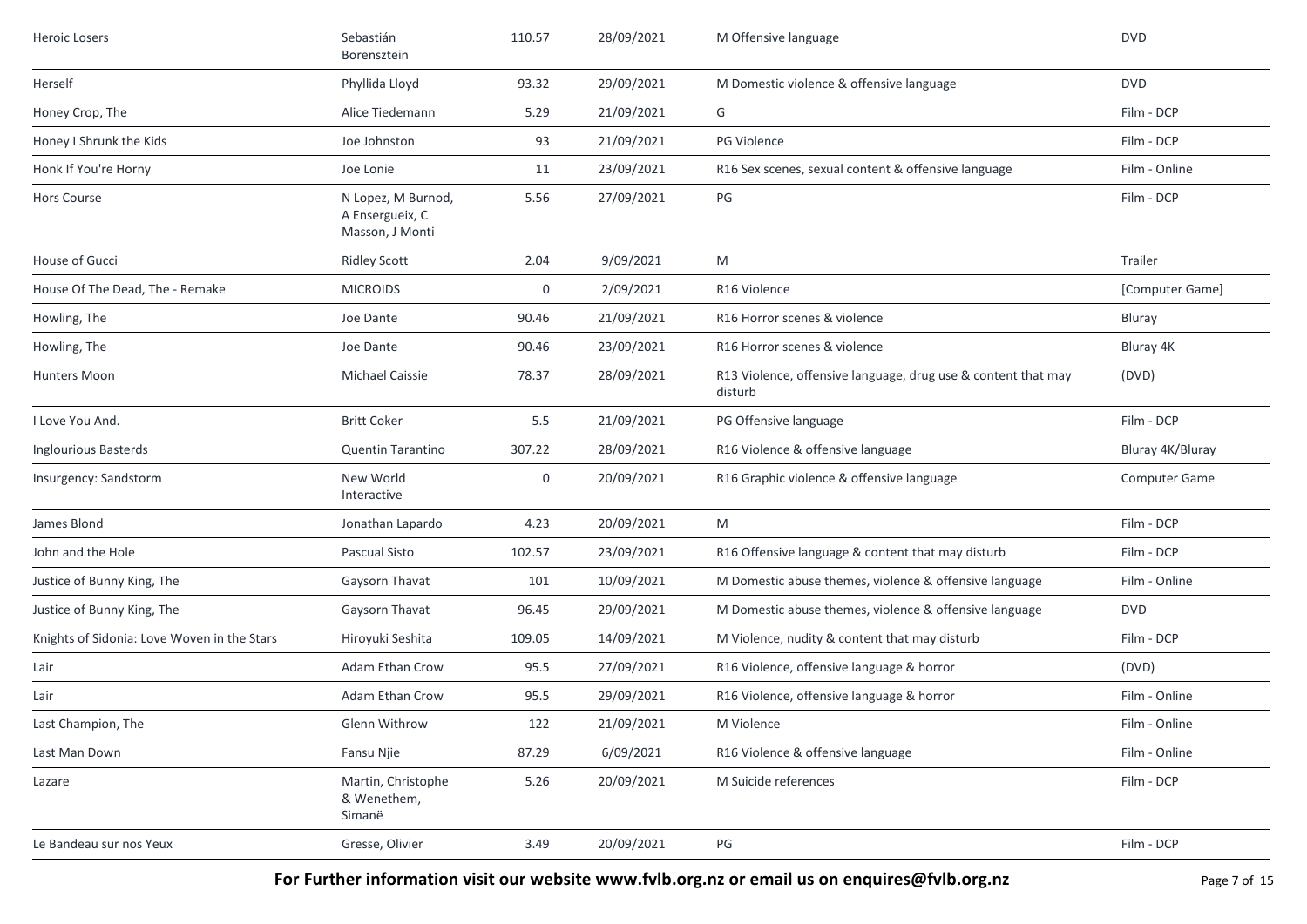| Legacy: Surfing Now and Then  | Antonio Matos da<br>Silva                               | 42               | 21/09/2021 | PG Coarse language                                          | Film - Online        |
|-------------------------------|---------------------------------------------------------|------------------|------------|-------------------------------------------------------------|----------------------|
| Little Inconvenience, A       | Shane Sutherland                                        | 4.22             | 21/09/2021 | G                                                           | Film - DCP           |
| Living Daylights, The         | John Glen                                               | 130.53           | 6/09/2021  | PG Violence                                                 | Bluray               |
| Lost Judgment                 | Toshihiro Nagoshi                                       | 0                | 20/09/2021 | R16 Violence, offensive language & content that may disturb | <b>Computer Game</b> |
| Love Is Love Is Love          | Eleanor Coppola                                         | 91               | 27/09/2021 | M Offensive language                                        | Film - Online        |
| Love Story                    | Sekhar Kammula                                          | 155              | 21/09/2021 | M Violence & content that may disturb                       | Film - DCP           |
| Luv U Cuz                     | Eric Pumphrey                                           | 15.12            | 16/09/2021 | M Offensive language, sexual references & drug use          | Film - DCP           |
| Majestik & Son                | James Wvinner                                           | 4.03             | 21/09/2021 | PG Violence                                                 | Film - DCP           |
| Maronas Fantastic Tale        | Anca Damian                                             | 91.36            | 14/09/2021 | PG Adult themes                                             | Film - DCP           |
| <b>Maronas Fantastic Tale</b> | Anca Damian                                             | 91.36            | 16/09/2021 | PG Adult themes                                             | Film - DCP           |
| Maryam                        | Doug Brooks and<br>Maza White                           | 11.3             | 24/09/2021 | M Offensive language & rape themes                          | Film - DCP           |
| Matrix                        | Wachowski<br><b>Brothers</b>                            | 272.38           | 28/09/2021 | M Violence                                                  | Bluray 4K/Bluray     |
| Matrix Reloaded, The          | Larry and Andy<br>Wachowski                             | 276.34           | 6/09/2021  | M Violence & sex scenes                                     | Bluray 4K/Bluray     |
| Matrix Revolutions, The       | Wachowski<br><b>Brothers</b>                            | 258.32           | 10/09/2021 | M Violence                                                  | Bluray 4K/Bluray     |
| Mawhialeo Ote Alowha          | Valeriya Golovina                                       | 15.55            | 24/09/2021 | G                                                           | Film - DCP           |
| Medium, The                   | Not stated                                              | $\boldsymbol{0}$ | 27/09/2021 | R16 Horror & content that may disturb                       | <b>Computer Game</b> |
| Midnight                      | Oh-seung Kwon                                           | 103.01           | 2/09/2021  | R16 Violence, offensive language & content that may disturb | Film - DCP           |
| Minamata                      | Andrew Levitas                                          | 110.28           | 21/09/2021 | M Violence, offensive language & content that may disturb   | <b>DVD</b>           |
| Mole Agent, The               | Maite Alberdi                                           | 90               | 10/09/2021 | G                                                           | Film - Online        |
| Molehill                      | Matthieu<br>Chesneau, Brune<br>Martin, Manon<br>Poirier | 3.45             | 27/09/2021 | G                                                           | Film - DCP           |
| Money vs Morals               | Tyler Redman                                            | 5.01             | 21/09/2021 | G                                                           | Film - DCP           |
| Moonfall                      | <b>Roland Emmerich</b>                                  | 1.25             | 7/09/2021  | M                                                           | Trailer              |
| Moosa Jatt                    | Dilsher Singh &<br>Khushpal Singh                       | 1.3              | 23/09/2021 | M                                                           | Trailer              |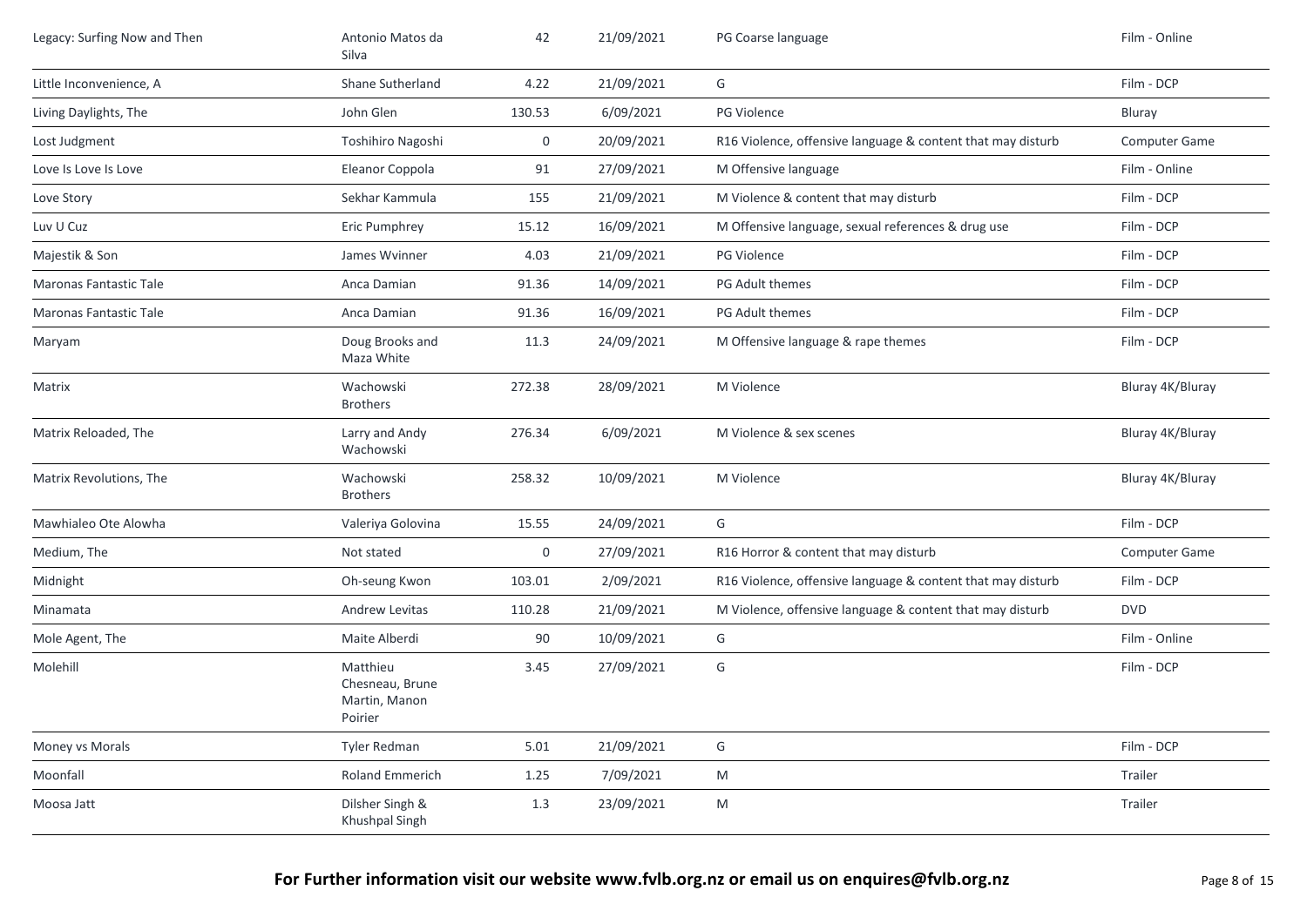| Moosa Jatt                             | Dilsher Singh &<br>Khushpal Singh     | 131.5  | 29/09/2021 | R13 Violence, suicide & content that may disturb                                | Film - DCP    |
|----------------------------------------|---------------------------------------|--------|------------|---------------------------------------------------------------------------------|---------------|
| Most Beautiful Boy in the World, The   | Kristina Lindström,<br>Kristian Petri | 93.58  | 6/09/2021  | M Sexual references & content that may disturb                                  | Film - DCP    |
| Mothers of the Revolution              | <b>Briar March</b>                    | 101    | 16/09/2021 | PG Violence & coarse language                                                   | Film - Online |
| Mummy's Shroud, The                    | John Gilling                          | 90.52  | 20/09/2021 | M                                                                               | Bluray        |
| Mummy's Shroud, The                    | John Gilling                          | 87.07  | 20/09/2021 | M                                                                               | <b>DVD</b>    |
| Murina                                 | Antoneta Alamat<br>Kusijanović        | 95.35  | 6/09/2021  | M Offensive language & domestic abuse themes                                    | Film - DCP    |
| My Dads Christmas Date                 | <b>Mick Davis</b>                     | 91     | 27/09/2021 | PG Coarse language & sexual references                                          | Film - Online |
| My Father and Me                       | Nick Broomfield                       | 97     | 21/09/2021 | M Offensive language                                                            | Film - DCP    |
| My Galactic Twin Galaction             | Sasha Svirsky                         | 6.33   | 23/09/2021 | PG                                                                              | Film - DCP    |
| My Hero Academia: World Heroes Mission | Kenji Nagasaki                        | 0.35   | 16/09/2021 | PG                                                                              | Trailer       |
| My Imaginary Enemy                     | Sarah Francis                         | 11     | 21/09/2021 | PG Coarse language                                                              | Film - DCP    |
| Nature of Silence, The                 | Sarah Francis                         | 11.25  | 21/09/2021 | M Offensive language                                                            | Film - DCP    |
| Nest, The                              | Andy De Emmony                        | 288.48 | 27/09/2021 | M Offensive language, sexual references, drug use & content that<br>may disturb | <b>DVD</b>    |
| Neufgrains: Episode 1                  | De Los Santos,<br>Benjamin            | 25.55  | 20/09/2021 | M Violence & offensive language                                                 | Film - DCP    |
| Neufgrains: Prologue                   | De Los Santos,<br>Benjamin            | 9.13   | 20/09/2021 | M Violence & offensive language                                                 | Film - DCP    |
| New Caledonia Film Festival 2021       | Various                               | 110.11 | 20/09/2021 | M Violence, offensive language, drug use, nudity & suicide<br>references        | Film - DCP    |
| Nightmare Alley                        | Guillermo del Toro                    | 1.4    | 21/09/2021 | M                                                                               | Trailer       |
| Nine Lives                             | <b>Beccy Myers</b>                    | 14.27  | 20/09/2021 | M Violence & offensive language                                                 | Film - DCP    |
| Nitram                                 | Justin Kurzel                         | 111.26 | 20/09/2021 | M Violence, offensive language, drug use & content that may<br>disturb          | Film - DCP    |
| No Time to Die                         | Cary Joji Fukunaga                    | 163.26 | 23/09/2021 | M Violence & offensive language                                                 | Film - DCP    |
| Nocturne                               | Alexander Dupuis                      | 8.17   | 23/09/2021 | G                                                                               | Film - DCP    |
| Nosari: Impermanent Eternity           | Tatsuya Yamamoto                      | 128.5  | 20/09/2021 | PG                                                                              | Film - Bluray |
| Number24: The Complete Series          | Shigeru Kimiya                        | 529.28 | 29/09/2021 | M Sexualised imagery                                                            | Bluray        |
| Nurture                                | Benji Wick                            | 3.31   | 20/09/2021 | G                                                                               | Film - DCP    |
|                                        |                                       |        |            |                                                                                 |               |

**For Further information visit our website www.fvlb.org.nz or email us on enquires@fvlb.org.nz** Page 9 of 15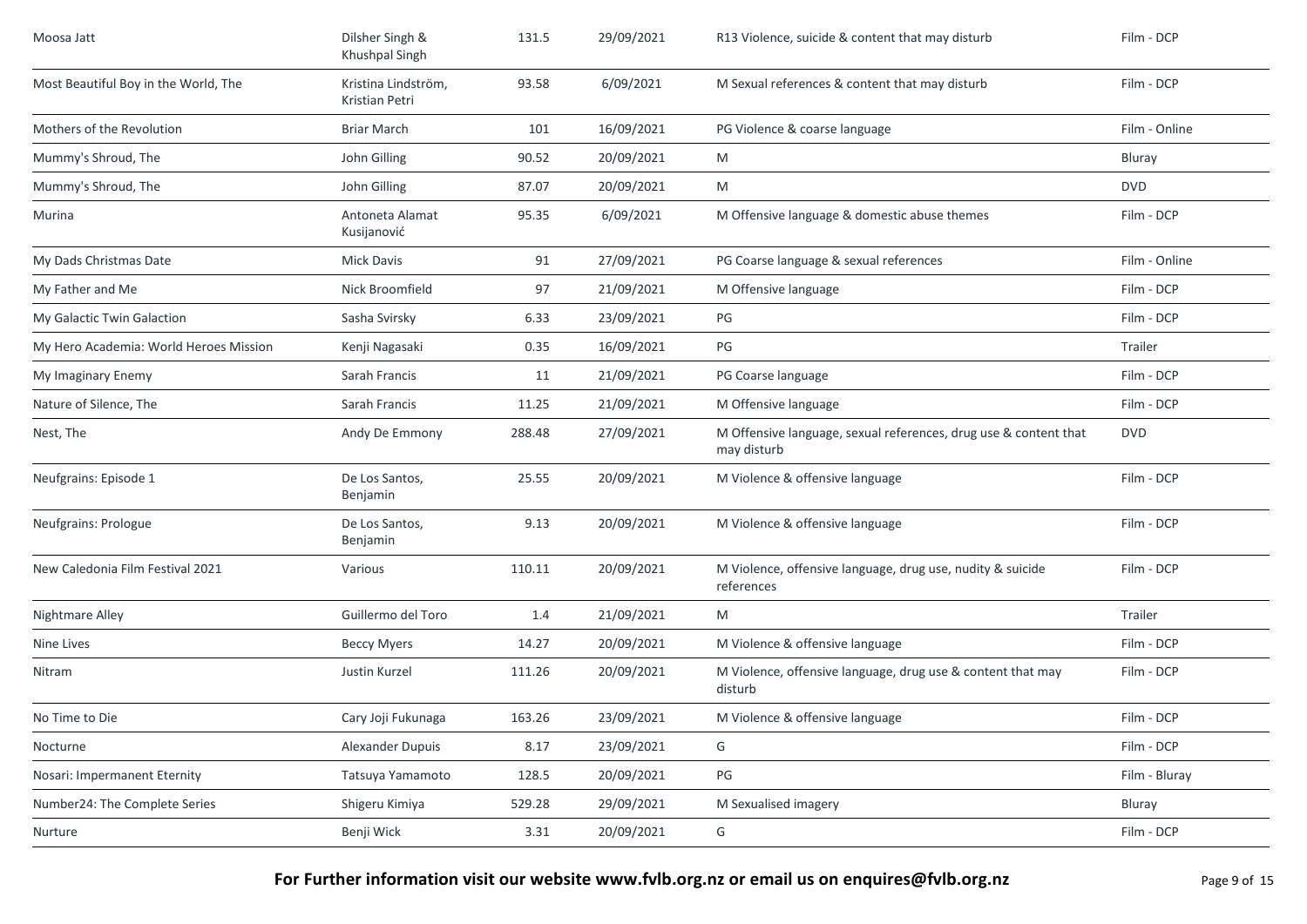| Obscure Life of the Grand Duke of Corsica, Th | Daniel Graham                                             | 93.08  | 28/09/2021 | R13 Sex scenes, sexual references & offensive language     | Film - DCP       |
|-----------------------------------------------|-----------------------------------------------------------|--------|------------|------------------------------------------------------------|------------------|
| Oh Say Can We See?                            | Noam Sussman                                              | 1.54   | 29/09/2021 | R13 Violence, sexual references & content that may disturb | Film - DCP       |
| Old                                           | M Night Shyamalan                                         | 216.14 | 6/09/2021  | M Violence, horror scenes & content may disturb            | Bluray 4K/Bluray |
| Only The Cat Knows                            | Shotaro Kobayashi                                         | 104.22 | 29/09/2021 | $\mathsf{PG}$                                              | Film - DVD       |
| Opale                                         | M Aknin, B Delille,<br>V Leclerc, I<br>Machou, L Prengere | 4.06   | 27/09/2021 | G                                                          | Film - DCP       |
| Other Me, The                                 | Clenet, Lorente,<br>Malet, Mazelly,<br>Oylataguerre       | 7.21   | 27/09/2021 | G                                                          | Film - DCP       |
| Our Ladies                                    | Michael Caton-<br>Jones                                   | 105.4  | 27/09/2021 | R16 Sex scenes, sexual references & offensive language     | Film - Online    |
| Our Stories                                   | lan Lesa                                                  | 14.56  | 20/09/2021 | G                                                          | Film - DCP       |
| Paradise Cove                                 | Martin Guigui                                             | 103.39 | 7/09/2021  | R16 Violence, offensive language & sex scenes              | (DVD)            |
| Parallel Mothers                              | Pedro Almodovar                                           | 1.24   | 16/09/2021 | PG                                                         | Trailer          |
| Parsley                                       | Breigh Fouhy                                              | 7.27   | 21/09/2021 | PG                                                         | Film - DCP       |
| Passing                                       | Rebecca Hall                                              | 96.18  | 17/09/2021 | M Content may disturb                                      | Film - DCP       |
| Patu!                                         | Merita Mita                                               | 113    | 16/09/2021 | PG                                                         | Film - DCP       |
| Paul Zerdin All Mouth                         | Tim Dollimore                                             | 68     | 6/09/2021  | M Offensive language                                       | Film - Online    |
| Persona 5: The Animation Part 1               | Takaharu Ozaki                                            | 362.17 | 9/09/2021  | M Violence & sexual references                             | Bluray           |
| Pie in the Sky: Series 3 - 5                  | Martin Hutchings,<br>David Innes<br>Edwards               | 981.51 | 29/09/2021 | M Violence                                                 | <b>DVD</b>       |
| Plague of the Zombies, The                    | John Gilling                                              | 89.54  | 20/09/2021 | M Violence & horror                                        | Bluray           |
| Plague of the Zombies, The                    | John Gilling                                              | 86.17  | 20/09/2021 | M Violence & horror                                        | <b>DVD</b>       |
| Playground                                    | Laura Wandel                                              | 72.53  | 27/09/2021 | PG Violence & bullying                                     | Film - DCP       |
| Playing God                                   | Scott Brignac                                             | 95     | 8/09/2021  | M Adult themes                                             | Film - Online    |
| Plunderer: Part One                           | Hiroyuki Kanbe                                            | 818.1  | 27/09/2021 | R16 Violence & sexual violence                             | Bluray/DVD/DC    |
| Plunderer: Part One (Disc 1)                  | Hiroyuki Kanbe                                            | 136.21 | 7/09/2021  | R16 Violence & sexual violence                             | <b>DVD</b>       |
| Plunderer: Part One (Disc 2)                  | Hiroyuki Kanbe                                            | 136.21 | 7/09/2021  | R16 Violence & sexual violence                             | <b>DVD</b>       |
| Power of the Dog, The                         | Jane Campion                                              | 1.1    | 2/09/2021  | M                                                          | Trailer          |
| Power of the Dog, The                         | Jane Campion                                              | 127.22 | 23/09/2021 | R13 Animal cruelty & content that may disturb              | Film - DCP       |

For Further information visit our website www.fvlb.org.nz or email us on enquires@fvlb.org.nz<br>Page 10 of 15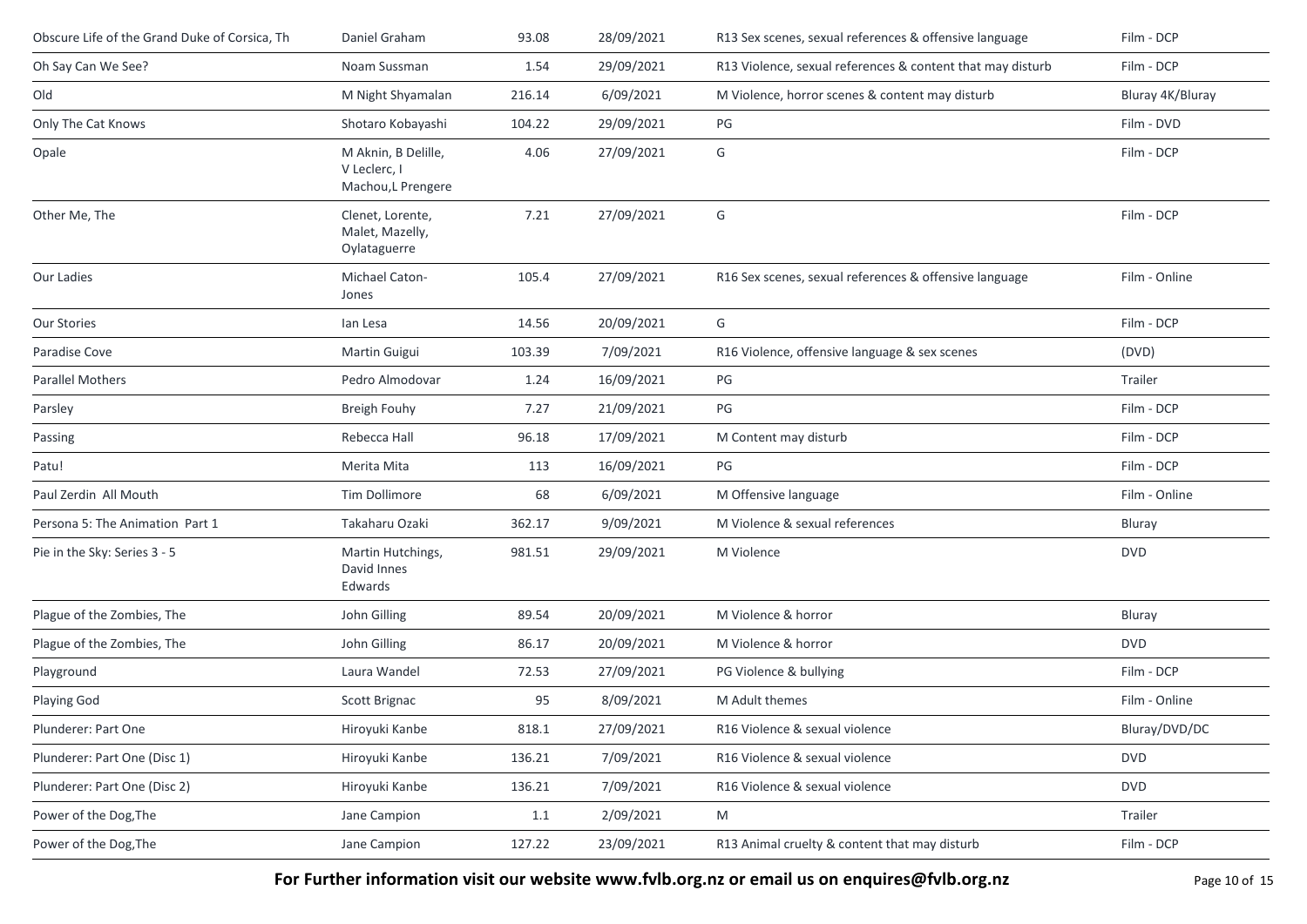| Power of the Dog, The                     | Jane Campion                           | 127.22 | 28/09/2021 | R13 Animal cruelty & content that may disturb        | Film - DCP    |
|-------------------------------------------|----------------------------------------|--------|------------|------------------------------------------------------|---------------|
| Push This Button If You Begin To Panic    | Gabriel Bohmer                         | 12.51  | 23/09/2021 | PG                                                   | Film - DCP    |
| Qismat 2                                  | Jagdeep Sidhu                          | 154    | 21/09/2021 | M Sexual references                                  | Film - DCP    |
| Quantum of Solace                         | Marc Forster                           | 106.12 | 10/09/2021 | M Violence                                           | Bluray 4K     |
| Quatermass and the Pit                    | Roy Ward Baker                         | 93     | 8/09/2021  | M Horror scenes                                      | <b>DVD</b>    |
| Quatermass and the Pit                    | Roy Ward Baker                         | 97.52  | 20/09/2021 | M Horror scenes                                      | Bluray        |
| Queen of Spades                           | Patrick White                          | 92.01  | 2/09/2021  | R16 Violence, offensive language, drug use & suicide | (DVD)         |
| Queenpins                                 | Aron Gaudet, Gita<br>Pullapilly        | 110.21 | 27/09/2021 | M Offensive language                                 | Film - DCP    |
| Rasputin the Mad Monk                     | Don Sharp                              | 92.22  | 20/09/2021 | M Adult themes                                       | Bluray        |
| Rasputin the Mad Monk                     | Don Sharp                              | 88.35  | 20/09/2021 | M Adult themes                                       | <b>DVD</b>    |
| Rehana Maryam Noor                        | Abdullah<br>Mohammad Saad              | 107.35 | 7/09/2021  | M Sexual abuse themes                                | Film - DCP    |
| Reptile, The                              | John Gilling                           | 90.05  | 20/09/2021 | <b>R13</b>                                           | Bluray        |
| Reptile, The                              | John Gilling                           | 86.26  | 20/09/2021 | R13                                                  | <b>DVD</b>    |
| Resistance Fighter, The                   | Wladyslaw<br>Pasikowski                | 113.09 | 7/09/2021  | M Violence & offensive language                      | <b>DVD</b>    |
| Restaurant from the Sky                   | Yoshihiro Fukagawa                     | 126    | 20/09/2021 | PG Violence                                          | Film - Bluray |
| Restless, The                             | Joachim Lafosse                        | 118.33 | 20/09/2021 | M Offensive language & nudity                        | Film - DCP    |
| Roadrunner: A Film about Anthony Bourdain | Morgan Neville                         | 118.46 | 10/09/2021 | M Offensive language & deals with suicide            | Film - DCP    |
| <b>Rock Bottom</b>                        | Aaron Falvey                           | 6      | 20/09/2021 | M Offensive language                                 | Film - DCP    |
| Rocky The Complete Saga                   | Various                                | 606.45 | 28/09/2021 | M Violence                                           | <b>DVD</b>    |
| Rocky Undisputed Collection               | Sylvester Stallone/J<br>G Avildsen     | 635.55 | 28/09/2021 | M Violence                                           | Bluray        |
| Rogue Warfare                             | Mike Gunther                           | 102.55 | 2/09/2021  | R16 Violence & offensive language                    | (DVD)         |
| Rons Gone Wrong                           | Sarah Smith, Jean-<br>Philippe Vine    | 2.25   | 14/09/2021 | G                                                    | Trailer       |
| Rose Maker, The                           | Pierre Pinaud                          | 95     | 10/09/2021 | M Offensive language                                 | Film - Online |
| Rose Plays Julie                          | Joe Lawlor,<br><b>Christine Molloy</b> | 2.09   | 28/09/2021 | M                                                    | Trailer       |
| Sabotage                                  | Julian M. Grünthal                     | 20.12  | 22/09/2021 | R13 Offensive language & content that may disturb    | Film - DCP    |
|                                           |                                        |        |            |                                                      |               |

**For Further information visit our website www.fvlb.org.nz or email us on enquires@fvlb.org.nz** Page 11 of 15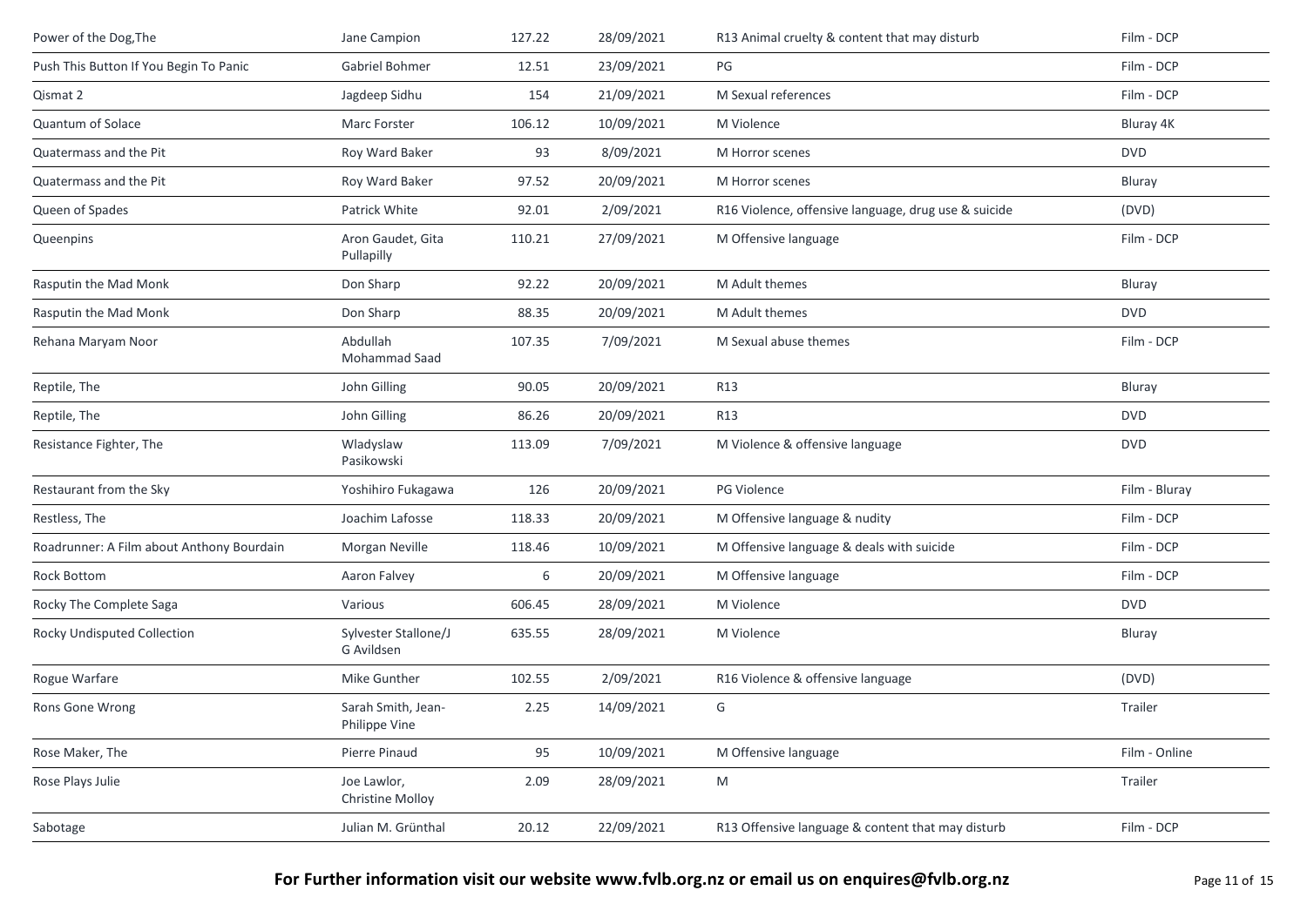| Santa Clause 2, The                           | Michael Lembeck                                               | 104    | 9/09/2021  | G                                                                                 | Film - DCP    |
|-----------------------------------------------|---------------------------------------------------------------|--------|------------|-----------------------------------------------------------------------------------|---------------|
| Seasons Change                                | <b>Betsy Saffron</b><br>Blasdale, Jacob<br>Wilkie             | 3.43   | 21/09/2021 | PG                                                                                | Film - DCP    |
| Separation                                    | William Brent Bell                                            | 107    | 16/09/2021 | M Violence & offensive language                                                   | Film - Online |
| Servant, The                                  | Joseph Losey                                                  | 231.14 | 13/09/2021 | M Adult themes                                                                    | Bluray        |
| Servant, The                                  | Joseph Losey                                                  | 111    | 13/09/2021 | M Adult themes                                                                    | <b>DVD</b>    |
| Settlers                                      | Wyatt Rockefeller                                             | 103.31 | 20/09/2021 | R16 Violence, sexual violence & offensive language                                | Film - DCP    |
| Shachibato! President, Its Time For Battle!:  | Hiroki Ikeshita                                               | 570.08 | 7/09/2021  | PG Violence, coarse language & sexualised imagery                                 | Bluray/DC     |
| Shi Yang                                      | Rocchini, Lima, Nan<br>Nguema, Nguyen, Fo<br>uquet, Stadnicki | 3.42   | 27/09/2021 | M Violence                                                                        | Film - DCP    |
| Shot Down                                     | <b>Tyler Redmond</b>                                          | 4.19   | 21/09/2021 | M Violence                                                                        | Film - DCP    |
| Show Me Shorts 2021 Trailer                   | Various                                                       | 1.3    | 7/09/2021  | PG                                                                                | Trailer       |
| Show Me Shorts 2021: Auckland Short Film Talk | Various                                                       | 45.45  | 16/09/2021 | M Violence & offensive language                                                   | Film - DCP    |
| Show Me Shorts 2021: Awards Night             | Various                                                       | 104.54 | 24/09/2021 | R16 Violence & sexual violence                                                    | Film - DCP    |
| Show Me Shorts 2021: Christchurch Opening Nig | Various                                                       | 93     | 24/09/2021 | R13 Domestic violence, offensive language & content that may<br>disturb           | Film - DCP    |
| Show Me Shorts 2021: Crossed Wires            | Various                                                       | 94.14  | 24/09/2021 | R16 Offensive language & content that may disturb                                 | Film - DCP    |
| Show Me Shorts 2021: Online Sampler           | Various                                                       | 153.39 | 24/09/2021 | R16 Violence, sexual violence, offensive language & content that<br>may disturb   | Film - DCP    |
| Show Me Shorts 2021: The Sampler (Blood & Gol | Various                                                       | 103.54 | 24/09/2021 | R16 Violence & sexual violence                                                    | Film - DCP    |
| Show Me Shorts 2021: The Sampler (Blue Lake V | Various                                                       | 100.27 | 16/09/2021 | M Offensive language                                                              | Film - DCP    |
| Show Me Shorts 2021: The Sampler (Edamame Var | Various                                                       | 112.45 | 16/09/2021 | M Drug use & offensive language                                                   | Film - DCP    |
| Show Me Shorts 2021: The Sampler (June Variat | Various                                                       | 104.33 | 16/09/2021 | M Offensive language & nudity                                                     | Film - DCP    |
| Show Me Shorts 2021: The Sampler (Mushroom Hu | Various                                                       | 111.46 | 16/09/2021 | M Drug use & offensive language                                                   | Film - DCP    |
| Show Me Shorts 2021: The Sampler (Song For Se | Various                                                       | 98.32  | 29/09/2021 | M Offensive language                                                              | Film - DCP    |
| Show Me Shorts 2021: Weird & Wonderful Online | Various                                                       | 82.53  | 24/09/2021 | R13 Drug use, sexual references, offensive language & content that<br>may disturb | Film - DCP    |
| Show Me Shorts 2021: Wellington Opening Night | Various                                                       | 101.59 | 24/09/2021 | R16 Violence, sexual violence & content that may disturb                          | Film - DCP    |
| Show Me Shorts 2021: Wellington Short Film Ta | Various                                                       | 30.46  | 16/09/2021 | PG Violence & coarse language                                                     | Film - DCP    |
| Show, The                                     | Mitch Jenkins                                                 | 115.2  | 17/09/2021 | R13 Violence, offensive language & content that may disturb                       | Film - DCP    |

**For Further information visit our website www.fvlb.org.nz or email us on enquires@fvlb.org.nz** Page 12 of 15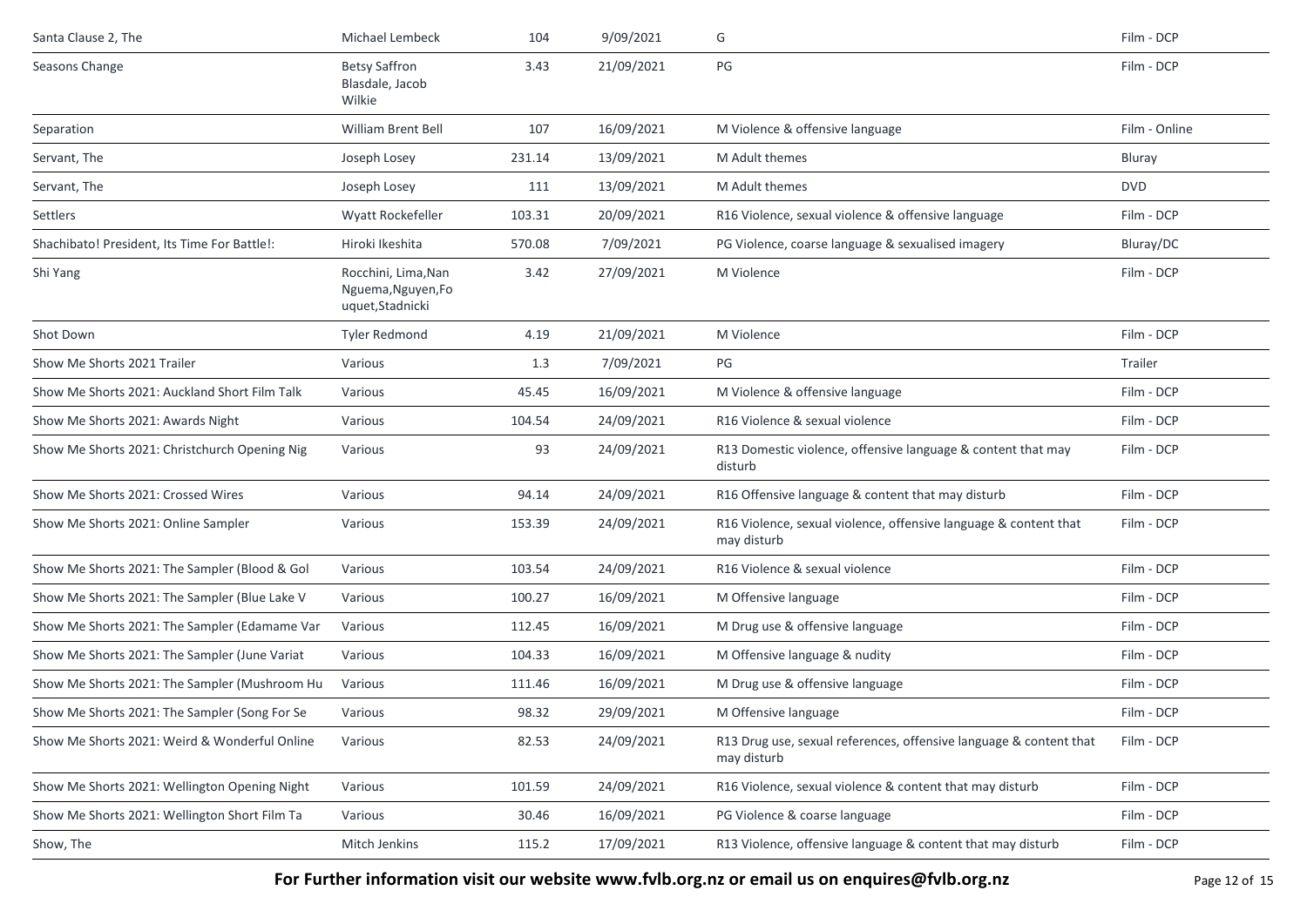| Show, The                                  | Mitch Jenkins                                 | 1.53        | 28/09/2021 | M                                                              | Trailer          |
|--------------------------------------------|-----------------------------------------------|-------------|------------|----------------------------------------------------------------|------------------|
| Silent Witness: Series 11 & 12             | Various                                       | 1320        | 24/09/2021 | R16 Violence, horror, sexual themes & content that may disturb | <b>DVD</b>       |
| Silver Reel                                | Top of the South<br>Filmmakers                | 122.42      | 21/09/2021 | M Violence, offensive language & drug use                      | Film - DCP       |
| Sing a Bit of Harmony                      | Yoshiura Yasuhiro                             | 108.26      | 10/09/2021 | PG Coarse language                                             | Film - DCP       |
| Skyfall                                    | Sam Mendes                                    | 143.1       | 10/09/2021 | M Violence                                                     | Bluray 4K        |
| Smile Down the Runway: The Complete Season | Nobuyoshi<br>Nagayama                         | 660.08      | 29/09/2021 | M Sexualised imagery                                           | Bluray           |
| Snake Eyes: GI Joe Origins                 | Robert Schwentke                              | 116.25      | 6/09/2021  | M Violence & offensive language                                | <b>DVD</b>       |
| Snake Eyes: GI Joe Origins                 | Robert Schwentke                              | 121.23      | 6/09/2021  | M Violence & offensive language                                | Bluray           |
| Snake Eyes: GI Joe Origins                 | Robert Schwentke                              | 242.46      | 6/09/2021  | M Violence & offensive language                                | Bluray 4K/Bluray |
| Some Kind Of Heaven                        | Lance Oppenheim                               | 83          | 10/09/2021 | M Drug use                                                     | Film - Online    |
| Song for Serbia                            | Rouzie Hassanova                              | 8.53        | 16/09/2021 | PG Coarse language                                             | Film - DCP       |
| Space 1999: The Complete Series            | Ray Austin/Tom<br>Clegg/Kevin Connor<br>et al | 2477.38     | 29/09/2021 | PG Violence                                                    | Bluray           |
| Space 1999: The Complete Series            | Ray Austin/Tom<br>Clegg/Kevin Connor<br>et al | 2388.29     | 29/09/2021 | PG Violence                                                    | <b>DVD</b>       |
| Spaceballs                                 | Mel Brooks                                    | 96.12       | 28/09/2021 | PG Coarse language                                             | Bluray           |
| Spectre                                    | Sam Mendes                                    | 148.08      | 10/09/2021 | M Violence                                                     | Bluray 4K        |
| Spencer                                    | Pablo Larrain                                 | 2.17        | 28/09/2021 | PG                                                             | Trailer          |
| Spencer                                    | Pablo Larrain                                 | $\mathbf 0$ | 29/09/2021 | Point of Sale Approved                                         | Poster           |
| Spring Tide                                | Yang Lina                                     | 123         | 10/09/2021 | M Adult themes                                                 | Film - Online    |
| Stand In, The                              | Jamie Babbit                                  | 101.46      | 27/09/2021 | R13 Drug use & offensive language                              | Film - Online    |
| Star Wars Jedi Knight Collection           | <b>THQ Nordic</b>                             | 0           | 15/09/2021 | M Violence                                                     | Computer Game    |
| Star Wars Racer And Commando Combo         | <b>THQ Nordic</b>                             | $\mathbf 0$ | 15/09/2021 | M Violence                                                     | Computer Game    |
| Stephen King's Nightmares and Dreamscapes  | Various                                       | 378         | 24/09/2021 | R16 Horror scenes & violence                                   | <b>DVD</b>       |
| Stolen Identity                            | Hideo Nakata                                  | 116         | 20/09/2021 | M Violence, sex scenes & suicide                               | Film - DCP       |
| Stork, The                                 | Morten Tsinakov,<br>Lucija Mrzljak            | 15.51       | 23/09/2021 | <b>PG Nudity</b>                                               | Film - DCP       |
| Strike                                     | <b>Trevor Hardy</b>                           | 96.18       | 28/09/2021 | PG Violence                                                    | <b>DVD</b>       |
|                                            |                                               |             |            |                                                                |                  |

For Further information visit our website www.fvlb.org.nz or email us on enquires@fvlb.org.nz<br>Page 13 of 15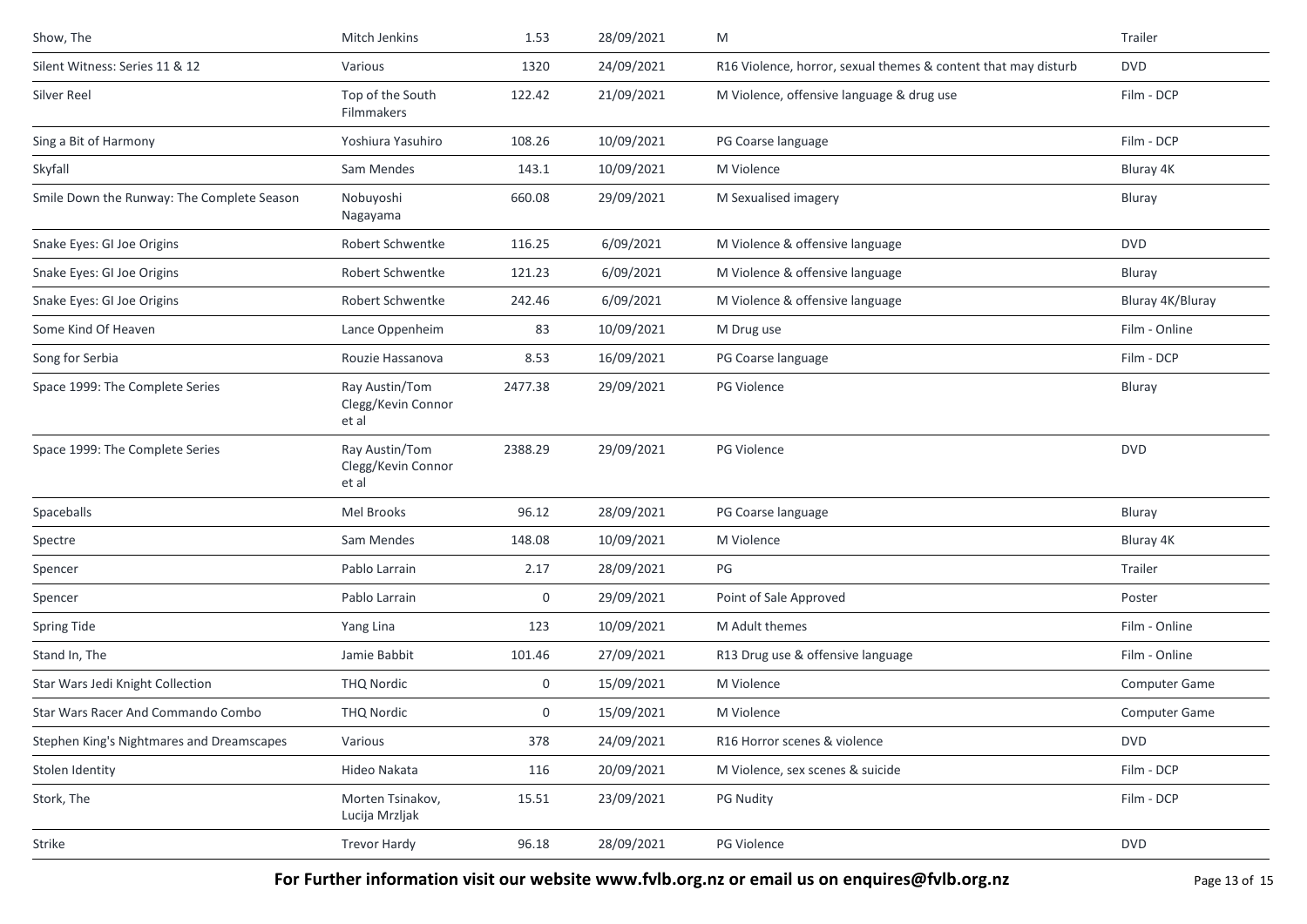| Suburban Housewife, The                      | <b>Flower Bradley</b>                                     | 5.12           | 21/09/2021 | PG Drug use                                                 | Film - DCP       |
|----------------------------------------------|-----------------------------------------------------------|----------------|------------|-------------------------------------------------------------|------------------|
| Survivers                                    | Carlos Gómez-Trigo                                        | 6.29           | 20/09/2021 | R13 Content may disturb                                     | Film - DCP       |
| Swan Song                                    | <b>Todd Stephens</b>                                      | 104            | 14/09/2021 | M Offensive language & sexual references                    | Film - DCP       |
| <b>Sweet Nothing</b>                         | Joana Fischer,<br>Marie Kenov                             | 4.01           | 20/09/2021 | M Sexualised imagery                                        | Film - DCP       |
| Tea Leaves                                   | Jake Mokomoko                                             | $\overline{7}$ | 24/09/2021 | G                                                           | Film - DCP       |
| Thalaivii                                    | A.L.Vijay                                                 | 151            | 7/09/2021  | M Violence                                                  | Film - DCP       |
| Thing, The                                   | John Carpenter                                            | 297.16         | 28/09/2021 | R <sub>16</sub>                                             | Bluray 4K/Bluray |
| <b>Tinsel over Twizel</b>                    | Pamela Guha                                               | 14.59          | 20/09/2021 | PG                                                          | Film - DCP       |
| <b>Transcending Waves</b>                    | Julian Azulay                                             | 74             | 21/09/2021 | $PG$                                                        | Film - Online    |
| Triple Trouble                               | Paul Davis                                                | 14.58          | 20/09/2021 | G                                                           | Film - DCP       |
| Turn, The                                    | Jade Jackson                                              | 6.3            | 24/09/2021 | $\mathsf{PG}$                                               | Film - DCP       |
| Unclenching the Fists                        | Kira Kovalenko                                            | 96.45          | 23/09/2021 | M Sex scenes                                                | Film - DCP       |
| Under The Ice                                | Estampes, Baulard,<br>Berrahma, Dupont,<br>Nory, Potin    | 6.5            | 27/09/2021 | G                                                           | Film - DCP       |
| Undergods                                    | Chino Moya                                                | 91.4           | 6/09/2021  | R13 Violence, offensive language & content that may disturb | Film - DCP       |
| Unraveled                                    | Isabel Wiegand,<br>Asil Atay, Arden<br>Colley, Kellie Fay | 3.39           | 23/09/2021 | $\mathsf{PG}$                                               | Film - DCP       |
| View to a Kill                               | John Glen                                                 | 131.18         | 10/09/2021 | M Violence                                                  | Bluray           |
| View to a Kill                               | John Glen                                                 | 125.49         | 10/09/2021 | PG Violence                                                 | <b>DVD</b>       |
| Voices in the Wind, The                      | Nobuhiko Suwa                                             | 140.04         | 20/09/2021 | M Offensive language & suicide references                   | Film - Bluray    |
| War Paint                                    | Justin Eade                                               | 10.56          | 20/09/2021 | PG                                                          | Film - DCP       |
| Wellington Paranormal: Seasons 1 3 Collectio | Jemaine Clement,<br>Jackie van Beek                       | 502            | 6/09/2021  | M Violence, offensive language & drug use                   | <b>DVD</b>       |
| West Side Story                              | Steven Spielberg                                          | 2.15           | 21/09/2021 | $PG$                                                        | Trailer          |
| Whekau                                       | Nathan Green                                              | 6.57           | 21/09/2021 | G                                                           | Film - DCP       |
| While at War                                 | Alejandro<br>Amenábar                                     | 103.13         | 7/09/2021  | PG Violence & coarse language                               | <b>DVD</b>       |